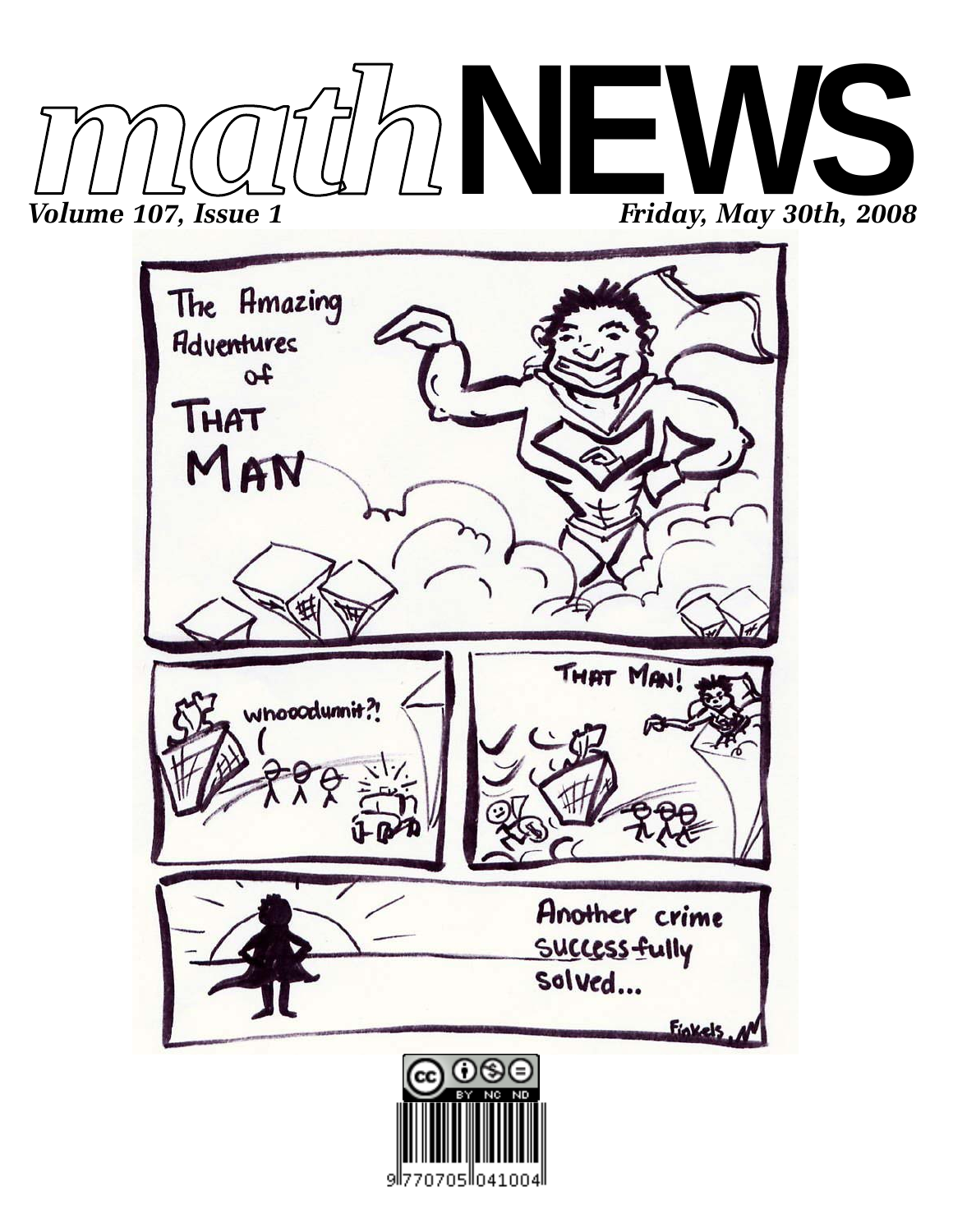### *look***AHEAD**

| mathNEWS                                  |                                                             |  |  |  |  |  |
|-------------------------------------------|-------------------------------------------------------------|--|--|--|--|--|
| May 30                                    | Issue #1 discovers unbelievable powers                      |  |  |  |  |  |
| June 9                                    | Production Night #2 6:30 PM                                 |  |  |  |  |  |
|                                           | Meet at the MathSoc office                                  |  |  |  |  |  |
| June 13                                   | Issue $#2$ rises to destroy Issue $#1$                      |  |  |  |  |  |
| <b>MathSoc</b>                            |                                                             |  |  |  |  |  |
| Wednesdays                                | Games Night!                                                |  |  |  |  |  |
| <b>Math Faculty</b>                       |                                                             |  |  |  |  |  |
|                                           | Questions about some of these? See an academic advisor!     |  |  |  |  |  |
| June 4                                    | CS Info Session in DC1302                                   |  |  |  |  |  |
| June 20                                   | Last day for 50% tuition refund                             |  |  |  |  |  |
| Last day to WD from a course<br>June 27   |                                                             |  |  |  |  |  |
| July 30                                   | Lectures end                                                |  |  |  |  |  |
| <b>CECS</b>                               |                                                             |  |  |  |  |  |
| June 2-20                                 | Employer Interviews (main group)                            |  |  |  |  |  |
|                                           | see www.cecs.uwaterloo.ca/students/datesS08.php for details |  |  |  |  |  |
| <b>Student Awards &amp; Financial Aid</b> |                                                             |  |  |  |  |  |
| June 4                                    | <b>OSAP Application Deadline for Spring</b>                 |  |  |  |  |  |
| term                                      |                                                             |  |  |  |  |  |
| Feds                                      |                                                             |  |  |  |  |  |
| see feds.ca/events for details            |                                                             |  |  |  |  |  |
| <b>Miscellaneous</b>                      |                                                             |  |  |  |  |  |
| May 26                                    | National Blueberry Cheesecake Day                           |  |  |  |  |  |
| May 27                                    | National Grape Popsicle Day                                 |  |  |  |  |  |
| June 1                                    | Oscar the Grouch's birthday                                 |  |  |  |  |  |
| June 4                                    | Cheese Day                                                  |  |  |  |  |  |
| June 8                                    | 1 <sup>st</sup> indoor swimming pool built                  |  |  |  |  |  |

### **Computer Science info session**

#### *Upper year courses*

On Wednesday June  $4<sup>th</sup>$  there will be an info session held for all students taking optional third-year and all fourth-year CS courses. The session will be happening from 4:00 until 6:00 and will feature the instructors teaching the courses speaking on them. The location is DC 1302. Be sure to go and take advantage of this great opportunity to learn more about your program! Refreshments will be provided.

#### **ISSN 0705—0410**

*math*NEWS is normally a fortnightly publication funded by and responsible to the undergraduate math students of the University of Waterloo, as represented by the Mathematics Society of the University of Waterloo, hereafter referred to as MathSoc. *math*NEWS is editorially independent of MathSoc. Content is the responsibility of the *math*NEWS editors; however, any opinions expressed herein are those of the authors and not necessarily those of MathSoc or *math*NEWS. Current and back issues of *math*NEWS are available electronically via the World Wide Web at http:// www.mathnews.uwaterloo.ca/. Send your correspondence to: *math*NEWS, MC3046, University of Waterloo, 200 University Ave. W., Waterloo, Ontario, Canada, N2L 3G1, or to userid mathnews@student.math.uwaterloo.ca on the Internet.

This work is licensed under the Creative Commons Attribution-Noncommercial-No Derivative Works 2.5 Canada License. To view a copy of this license, visit http://creativecommons.org/licenses/by-ncnd/2.5/ca/ or send a letter to Creative Commons, 559 Nathan Abbott Way, Stanford, California 94305, USA. Terms may be renegotiated by contacting the editor(s).

Jormungand: Michaelangelo Finistauri

### *mast***HEAD**

With a nice and slow start to the term, I begin to regret running *math*NEWS and not taking the money with me on a trip to the local skin bar. My lamentations aside, we submit to you another incredibly whatever issue of *math*NEWS! Where insanity meets paper and all that should be censored irritates any one of the drones from the PC party.

No good production staff goes unrewarded, though. They have a tough job: putting up with an editor like me so they got pizza! Much to my dismay, steak wasn't a readily available topping for pizza, but nobody complained and survived. Apparently they were out of cat too. Oh well. To make up for the lack of exotic ingredients, I sought to find the easiest way to frighten my staff into writing without being fed. Fear is a powerful tool. Here is "What haunts your dreams?" in C–minor: InsideR "The Single Guy + Angelo's mother", Way-too-old-to-be-here Mathie "Censored to save your innocent, young eyes", Niner "Imprint in Impact font", Nadz "Supercalifragilisticexpaladocilous…ness", Lich "Vampires", Thor "Proprietary image compression formats", ARandomStringofCharacters "Forgetfulness", Megaton Panda "Sailor Jynx", snippet "Thor's right eyebrow", mar<sup>2</sup> "Flying, shitting creatures", Da Fink "Being eaten when the *math*NEWS pizza runs out", The Producers "Penguins with teeth", MJB "Jailbait cosplayers"; *math*EYE "The future is coming! THE FUTURE IS COMING!" I also sold their internal organs on the black market because I'm such a nice guy.

Where would we be without witnesses? Since there are none… anymore—I would like to thank graphics for their secret recipe for fried chicken. More thanks goes out to Captain Planet and the Planteers for teaching me that I can be environmentally conscious and incredibly racist at the same time. Mortal Kombat for showing me how to beat the ever-loving hell out of someone only to turn around and prove my friendship to them afterward. Special thanks go to my "carpet cleaners", you guys remove even the most human-like stains out of any carpet and crack den! Until next time.

Michaelangelo 'AngelED' Finistauri "The beating of that infernal heart!"

# **Interested in transferring into Math/Financial Analysis and Risk Management?**

As of Fall 2008, the Math/Financial Analysis and Risk Management program will be admitting its inaugural class. This is a restricted-enrollment program so if you are interested you have to meet certain criteria:

- Cumulative GPA must be at least 75%
- Other grade averages may be considered (i.e. 75% is not necessarily sufficient)
- Students from any year can transfer in this year only, but you must be on campus long enough to meet degree requirements

If you are interested, then please contact Brent Matheson, the program director, at bmatheson@uwaterloo.ca and indicate your interest in being considered. You have until June 13<sup>th</sup>, 2008 to be considered. All inquiries will receive correspondence by June 30, 2008.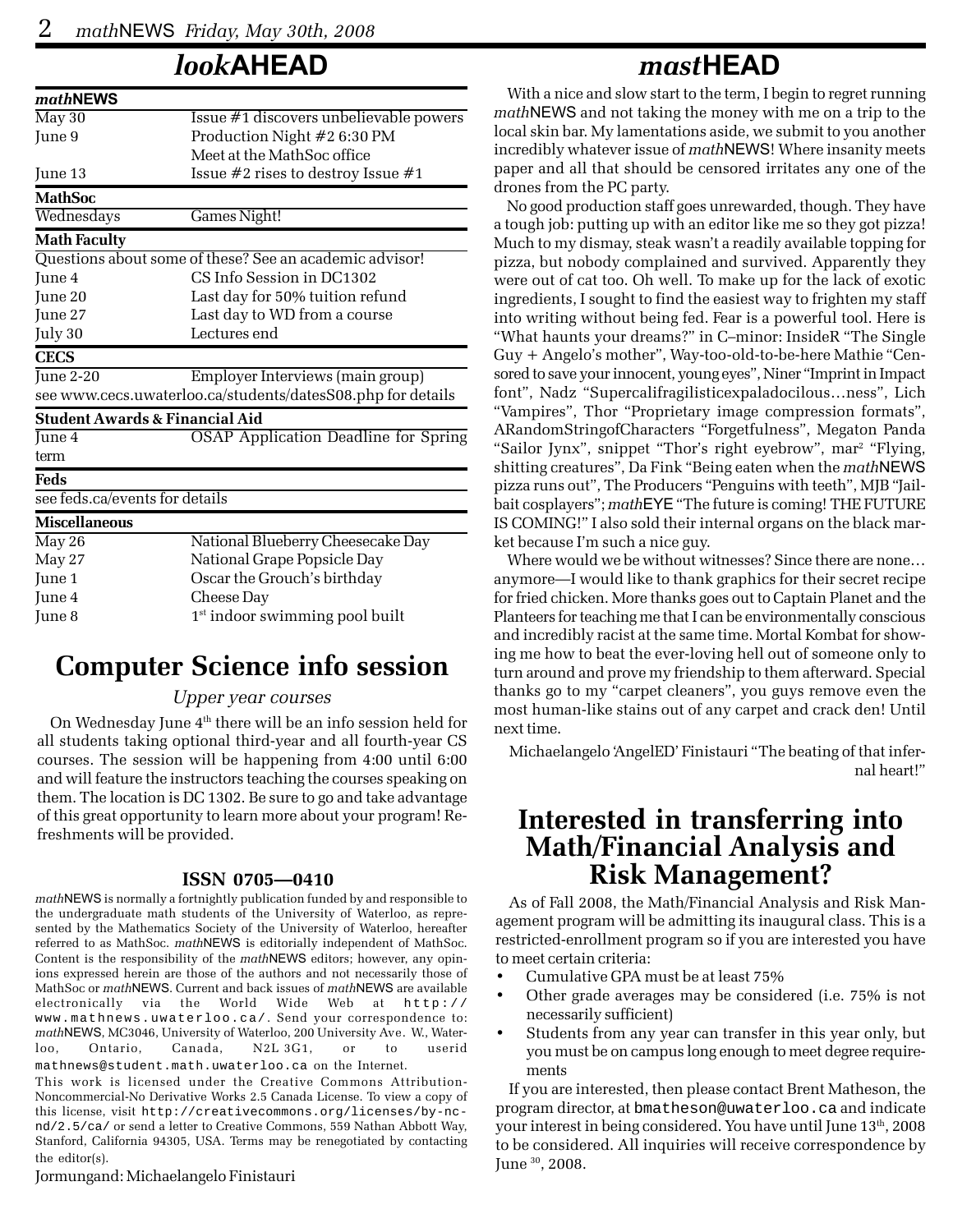### **Prez Sez**

#### *We're under new management*

Hello Mathies, and (a very belated) welcome back! My name is Clare, and I've just made my official *math*NEWS debut with this article you're reading right now.

I would first like to thank everyone that came and cast a vote for our new VPF. We started the term with only two execs, and now we have all four! Things have been slow at MathSoc for the first month, but now we are ready to roll for sure.

On that note, MathSoc still wants you! Our lively office welcomes volunteers, new or experienced. Meet other friendly mathies, help us continue to provide services (staples, cheap photocopying, novelties, and much more), and also feel productive during that one hour gap between classes! If this doesn't sound like your cup of tea, there are more ways to get involved… you can write for *math*NEWS, join a club or two, or come and help out on Canada Day or Student Life 101!

In academic news, a new program called "Mathematical Studies" will be introduced potentially in Fall 2009 (more details will follow). This will replace the existing "Mathematical Sciences" and 3-Year General programs, and aims to allow a more broad approach to mathematics. As a result of the creation of this program, some new core math courses will also be introduced.

Also coming up is a seminar by this year's Graham Medal award winner, Eric Veach. The title of his talk is "Searching the world with Google Maps". More details can be found on http:// www.math.uwaterloo.ca/navigation/Alumni/ receptions.shtml.

This is all from me for this issue. If you have any comments or questions, please feel free to drop by Mathsoc during my office hours or send me an email!

> Clare Park MathSoc President, S08 prez@mathsoc.uwaterloo.ca

### **Attention all**

#### *You have just won the game*

Unless you did not come to Games Night this past Wednesday at 6:30. Then you have lost the game.

To win next time, come Wednesday night. There will be games, and food. And you will win. That is all.

### *math***NEWS wants YOU!**

*Write some stuff, win some money*

*math*NEWS works entirely on submissions from undergrads and some alumni. We're constantly looking for new writers in order to reduce dependency on said alumni. Thus, the "best" submission to each issue this term will win a \$25 Gift Certificate to HMV. Anyone is eligible! Faculty, alumni, staff, and especially students!

We're not particularly choosy here at mathNEWS. Our criteria for publishing material is pretty simple: your article should be informative, interesting, insightful or funny. Long, rambling, pointless material is out. So are in-jokes, rants, and particularly libelous material.

If you have a modicum of writing skill, feel free to submit. You have many options: Write it down on some paper and shove it in the BLACK BOX, conveniently located on the 3rd floor of the MC between the C&D and the Comfy Lounge. If you type up your article and print it off and then put it in there, we will be very upset, because you should… Email it to mathnews@student.math.uwaterloo.ca with the word "article" in the subject line. You can also drop by Production Night! Write an article, and while you're there, help us with the proofreading of the issue. All are welcome! The date of the next production night is given in the *look*AHEAD of every issue.

See, isn't that simple? So, in summary, write for mathNEWS, win \$25 to HMV!

### **VPAS Sez**

My name is Ammar Naseer and I am your new Vice President, Activity & Services for the Spring 2008 term. For this term, we have a full roster of directors so expect a lot of events to happen. Currently, we're still in transition as the VPF election was last Wednesday and Thursday.

One of the things that you can volunteer for is UW Canada Day where MathSoc will be running an event for children, where water will be involved. Just fill in your name in the sign-up sheets outside the Exec Office or in the MathSoc office. If you have other commitments for Canada Day, you can volunteer for lots of other activities by talking to the new social director, Gagandeep Pabla.

Other than that, have a fun term and remember that spring is the time for flowers, romance and MathSoc activities to bloom.

> Ammar Naseer Math Soc VPAS, S08

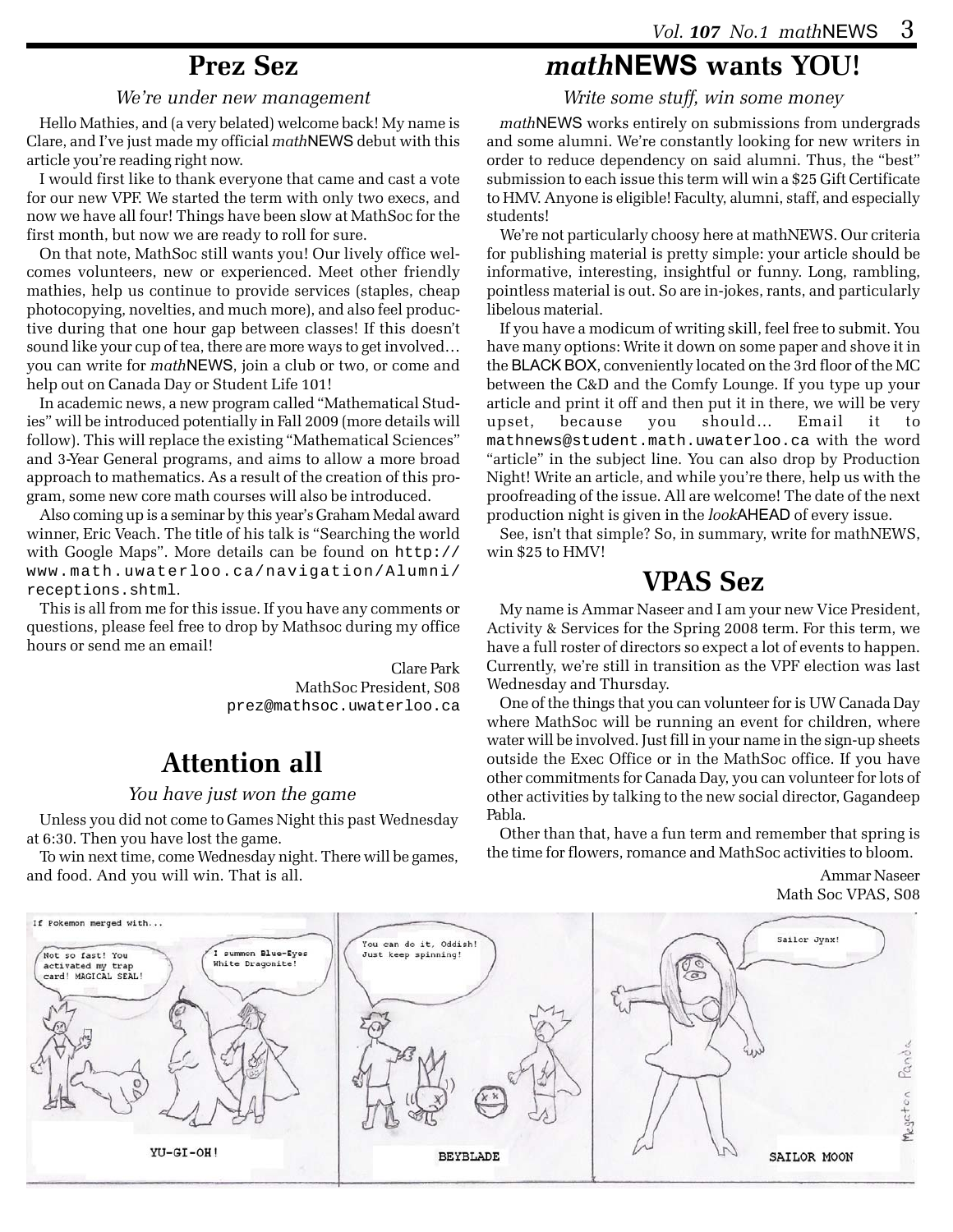### **PMAMC&O Club Corner**

### *Brought to you by the Finite Field Construction Company!*

Welcome to Spring Term, from your friendly neighbourhood Pure Math, Applied Math and Combinatorics and Optimization Club! We're up and running for this term and new members are always welcome. The membership fee is \$2 and the best time to come sign up is 2:30–3:30pm or e–mail us at pmclub@gmail.com. Your membership gets you added to our mailing list, which we use to inform members of upcoming events, access to our textbook library, 50 cent pop (in whatever flavours our VP of Pop feels like getting), a cool group of people to play frisbee with and dodgeball fun (random hours in the gym with a couple of bouncy yellow balls and other PMClubbers). Stay tuned for more information about events we have planned for this term, which include a bake sale, talks by professors, Short Attention Span Math Seminars (SASMS) and a possible visit to the always ultra–cool Perimeter Institute.

Sarah<sup>2</sup>, your Spring 2008 PMC Presidents

Article too long Editors curse framemaker This is not whitespace

Quantum building looms When its waveform colapses Goodbye frisbee field

Thesaurus.com Is freind of the hiaku scribe Unless you are trying to say way too much in one line

Play games all day long UW gamers have much fun All courses are failed

Budget meetings fail Mathsoc council is corrupt Student politics awesome

Way too old to be writing for *math*NEWS

### **Interesting Math**

#### *Graham's Number*

The largest finite number…in a sense. That is, it's the largest finite number ever to have been used in a serious proof. Let's examine the question first: Connect every pair of vertices in an *n*–dimensional hypercube to form a complete graph on 2*n* vertices. Using only two colours, colour each edge of this graph. What is the smallest value for *n* such that every possible colouring contains a complete subgraph on four vertices of a single colour, with coplanar vertices? Geoff Exoo of Indiana State showed in 2003 that the lower bound for this number is 11. Graham and Rothschild in 1971 showed Graham's number is an upper bound.

To get an idea of how big this number is, we should introduce some notation. Knuth's up–arrow notation helps us out here; I'll use \* to signify an up–arrow; since we can't seem to find a way to actually use the up–arrow symbol or even a caret symbol in this system. For the single up–arrow: we define  $a^*b$  to be  $a^b$ . For the double arrow,  $a^{**}b = a^*a^*...*a$ , where there are *b* copies of *a*. As an example,  $3^{**}2 = 3^{*}3 = 27$ . We can continue this process to a triple arrow,  $a^{**}b = a^{**}a^{**}...$ <sup>\*</sup>a, with *b* copies of *a*, and even an *n*–arrow,  $a^{**}...*b = a^{*}...*a^{*}...*a...a^{*}...*a$ , where \*\*…\* denotes *n* up arrows and \*…\* denotes *n*–1 up–arrows, and where there are *b* copies of *a*.

Let's consider a concrete example:

 $3***3 = 3*3*3 = 3<sup>27</sup> = 7625597484987$ 

 $3***3 = 3***3**3 = 3*3*...*3$  where there are 7 625 597 484 987 copies of 3.

 $3****3 = \dots$  let's not go there.

We define  $g_1 = 3****3$ . Already,  $g_1$  is much larger than the number of particles in the observable universe, as the previous calculation indicates. Define  $g_n = 3^*...*3$  where there are  $g_{n-1}$ up–arrows. Graham's number is  $g_{64}$ . It's inconceivable how many times larger it is that other large numbers such as a googolplex or even Moser's number — and that's the tightest upper bound found thus far for the problem stated earlier; *n* must be between 11 and  $g_{64}$ . As Graham and Rothschild wrote, "Clearly, there is some room for improvement here". I invite you to try to improve the lower bound at least; it was long believed the answer should be *n* = 6, until Exoo wrote a computer program to find a counter example. He has already shown strong experimental evidence that the lower bound should be even larger than 11, so there's hope yet. A word of advice though: I wouldn't attempt to lower the upper bound by means of brute force.

Vince Chan

### **UW Gamers Spring Term Madness**

Once again, UW Gamers is here to keep you from passing your courses. We've got a whole suite of events coming up this term, so let's get right to business:

- **June 18:** *Mario Kart of the Ages.* An event dedicated to the many iterations of the series! Tournaments and prizes! (Hopefully—we're still working out details, so they're subject to change)
- **June 25:** *Game On / Don't Study Event.* Random gaming! Try new games, play with others, bring out your portable systems and get some wi-fi action going!
- **July 9:** *Hardcore Super Smash Bros Brawl Tournament!* Smashboards-esque rules for top competitive play!
- **July 23:** *Game On / Don't Study Event.*
- **August 1:** *Rock Band Battle of the Bands!* Form up a band and compete to be the best! Judging based on both score *and* style! Prize for the winning band!

All events are 5pm-11pm in the SLC Great Hall, and are free to participate in (except tournaments with prizes). Also, we're planning on having weekly **TeamFortress 2** nights. Join the 'UW Gamers' Steam community for more details!

As usual, keep tabs on us through the term at www.uwgamers.org, and be sure to check out the forums while you're there.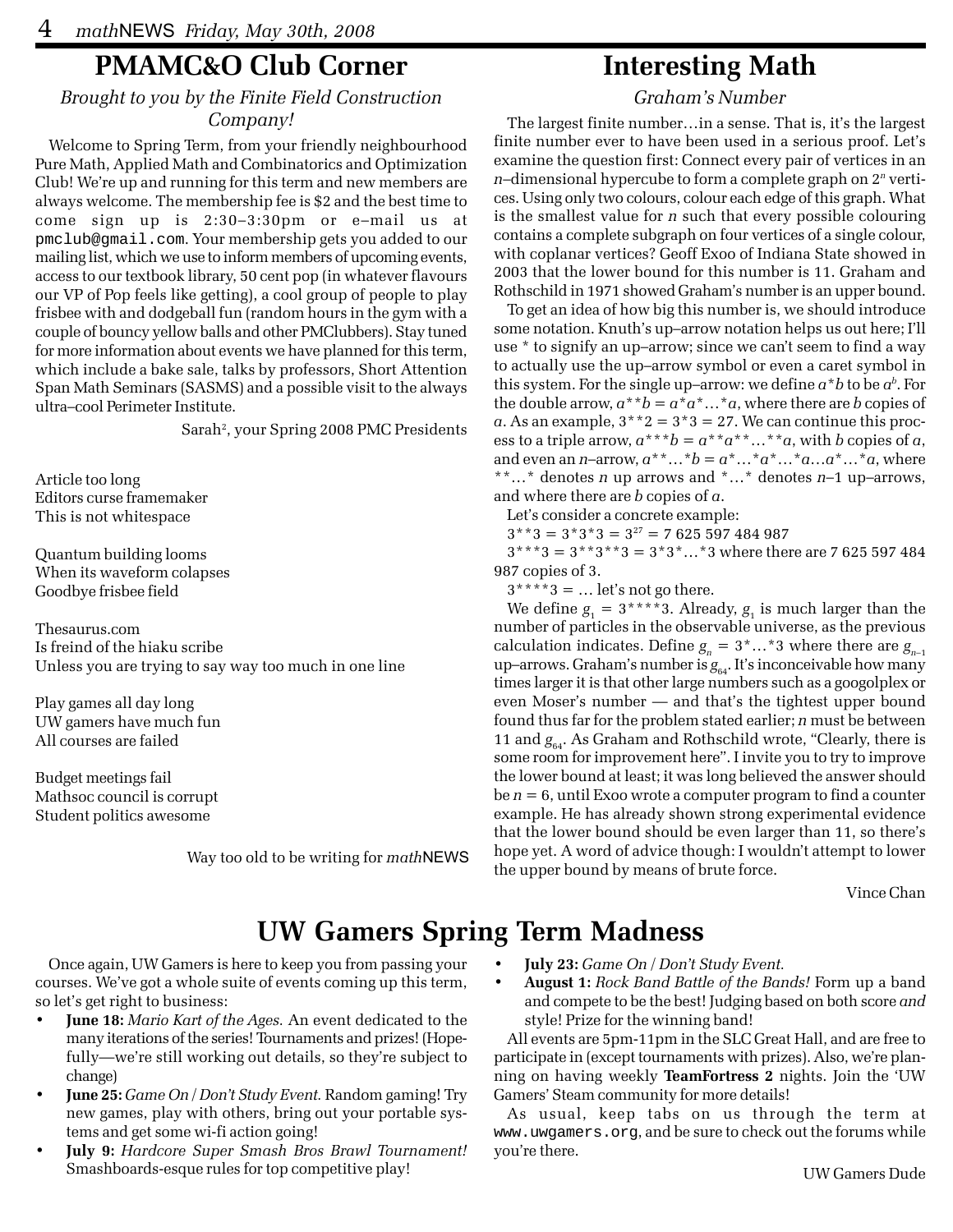# *prof***QUOTES**

Now that you know what an assembly language is, does anyone know where I left my blue marker?

Lhoták CS241

You can call me by "Doctor", "Professor", or by first name. No "Mr."—that's what they call me when I get spam.

Lhoták CS241

When you're 25, television doesn't do it for you so you go out and buy a motorcycle and drive at 150 down the highway and your mortality rate goes through the roof!

Till, ACTSC232

If you think this [question] is insulting to your intelligence then raise your hand. (One student raises hand.) Only one?

Till, ACTSC232

If you're 130 years old and you walk into a doctor's office, what are they going to say? You're going to drop in a few moments.

Till, ACTSC232

That's a morbid prediction. Let's change that to an engineering class of a similar size.

Till, ACTSC232

I don't want to explain it, it's a pain. That's why we use survival functions.

Till, ACTSC232

(Few students raise hands in poll) That puts the sample size of the class at about 5.

(After more than 5 five people raise their hands) That's better. Population is growing

Till, ACTSC232

I don't care if you ask stupid questions, by the way.

#### Nelson, MATH239 TUT

I'm not going to do the assignment questions! I did them years ago, now you guys have to do it. That's the way it works.

Nelson, MATH239 TUT

The nice thing about MATH239 is that nobody cares whether series converge or not.

Godsil, MATH239

Learn Unix now. Don't use Windows for your assignments.

Lhoták, CS241

American Thanksgiving is later than Canadian Thanksgiving because they need more time to find something to be thankful for. Celmins, CO380

We're in a symmetric situation here: almost all of you have not taken CS251 before, and I have not taught CS251 before.

Cowan, CS251

Oh yes, I'm the model professor that's supposed to have come in early and put this on the board. Not today. It's too close to the long weekend.

Cowan, CS251

Prof: Don't they teach anything in first year? Student: No.

Cowan CS251

My washing machine wants to be connected to the Internet. I think this has gone too far. My washing machine does not have an Ethernet cable, and it doesn't have an IP address.

Cowan, CS251

In order to get what I'm doing now, you have to sit through the last half hour. This is because my lecture is not random access. My lecture is sequential access.

Cowan, CS251

The university has a thick book of regulations. Fortunately, they change often enough that you don't need to read them.

Cowan, CS251

I hope you've found what I've said interesting so far, because I've run out of interesting stuff.

Cowan, CS251

Here's something they teach you at politician school: My opponent is a slimy bastard.

Cowan, CS251

Prof: 49 choose 6 is equal to 13,983,816. Student: Did you memorize that number? Prof: Sadly, yes.

Chisholm, STAT230

I will prove to you that a McDonalds cheeseburger is better than true love.

Shai, CS245

So, solution! … Wait, solution? I need a problem!

Wolczuk, MATH237

And if it's not continuous… you find a grad student to do it for you.

Wolczuk, MATH237

I seem like such a normal person, don't I… until I start talking. Metzger, STAT230

So you take me, put me in a meat grinder, then I'll be normal. Metzger, STAT230

I know this is a bit vague, but it's good to be confused.

Chang, MATH119

Let me repeat your statement to see if I misinterpreted it correctly.

Ng, MATH146

Linearly independent means that this set should not be too fat. Ng, MATH146

*Has your prof said something quotable? Type it up and send it to* mathnews@student.math.uwaterloo.ca*, or write it down and drop it in the BLACK BOX (located on the MC 3rd floor, between the Comfy and the C&D).*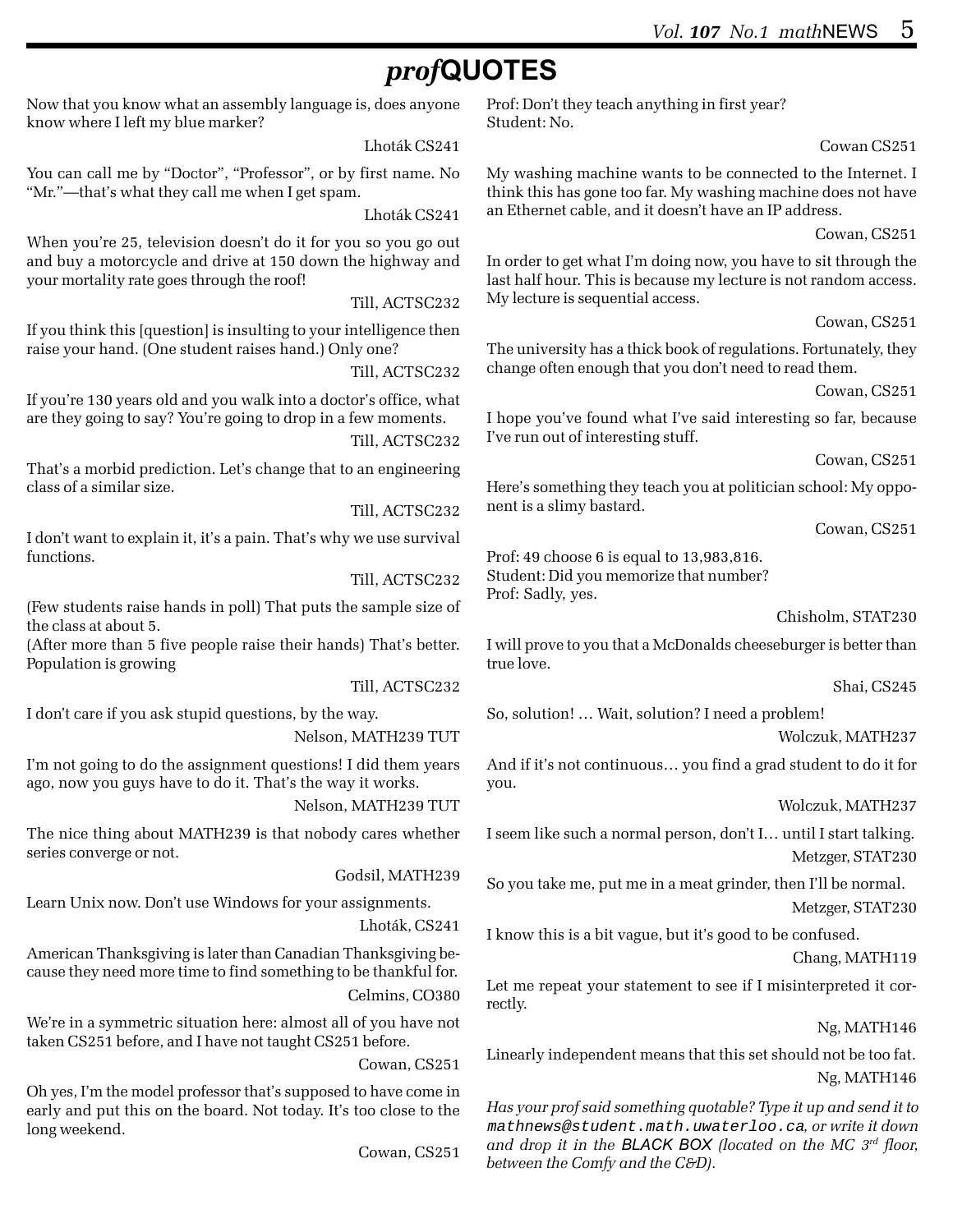# **Szabo's Underdog Movies of the Biweek**

### *You can watch what I watch.*

I'm not going to describe the movies, but I'll leave the setting that they would work in. That way you can experience the plot developing without having any scenes ruined for you.

#### **Judge Dredd** (cyberpunk)

 Full attention not required; perhaps a candidate for ambiance at a party.

#### **Capricorn One** (thriller)

Best watched sober, possibly alone. Well selected plot.

Szabo <tyler.szabo@gmail.com>

### **The horrible truth**

The pink tie is made of people! People!

### **The Hee Ho's Half-Assed Music Review**

### *The Sleepy Jackson - Lovers*

For those of you unaware, which is probably all of you, The Sleepy Jackson is a musical group from Australia with a very distinct sound similar to the psychedelic phase of the Beatles and definitely one worth obtaining "perfectly legal copies". Their debut album *Lovers*, released in 2003, is a pleasantly relaxing mix of different styles all on one ice-cream flavoured disc. From country to light rock the album has something to calm even the most angsty of death metal punks without the aid of elephant tranquilizers. For anyone who's a fan of strange international movies, the track "Morning Bird" from this album was featured in the French film *Le Clan* (or *Three Dancing Slaves* in North America) and with good cause—it's a good song. This may be a hard album to find, but if you can get your hands on it, its worth the money. Mostly because it doesn't really go for a lot, but that's beside the point.

The Hee Ho

### **Beyond my wildest imagination**

#### *No, really*

I was minding my own business one day, meandering down the halls of the MC, when I suddenly thought of something. Astute readers will undoubtedly have heard many a story, some from *math*NEWS itself, of the so-called seventh floor. A place no man has ever gone to and returned, a place rumoured to be so maze-like, that not even the sixth floor compares. Some say it is in stairwell above the sixth floor, and some say it is to be found in the middle somewhere. However, I could not recall anyone ever pointing below.

Think about it. If you wanted to hide a floor from someone, where else could work but below ground level? Anywhere else, and you leave noticeable evidence. in the form a floor you can see from outside or with doors in the stairwell. Because someone has to be able to get into or out of there.

Below ground; however, there is only the question of stair access. And anyone who's looked at the northeast corner of this building had an opportunity to locate stairs extending below the first floor. Those who have inquired were told that the shaft leads to the access tunnels, a network connecting all the buildings on campus. But has anyone ever been there?

Thus began my quest. The door at the bottom was the easy part, just a bit of careful locksmithing and I was through. Closing the door behind me was the next natural task, as I did not want my trail betrayed. Beyond that door was a place so grimy and dark from apparent disuse, that after a bit of stumbling around, I finally found a trap door leading further in.

As I landed on a large boulder, and rolled off, I found myself in a place with much improved illumination, reminding me of the rest of the MC during a power outage. A rather large lobby with a pair of elevators (leading up, go figure), led down to a what appeared to be an extensive maze. At long last, I had found the secret seventh floor. Of course, room numbers began with 0, not seven; with an emphasis on math and CS, I'm surprised nobody noticed the apparent lack of this zeroth floor.

I wandered along the ground that had not been touched in decades in awe as I entered the first hallway. As I went from

winding passage to winding passage, past ever more dangerous tricks and traps, I realized that I, too, was lost. Following the left wall was unsuccessful, same with the right: both led me in circles. Stumbling about randomly, I eventually found myself in front of room 0080.

Vaguely, I remembered what I learned back during frosh week, about the original 80 foot tie. Reportedly, it was stolen, but I was told by a few leaders that this was not the entire story. For, you see, the tie was made from sacred materials, harvested from the breath of the Math Gods themselves, trimmed in the hairs of every major math and computer science figure through to the building's construction; truly a marvelous feat, and the reason why the Mathematicus tribe took it for an idol of logic, order, and arithmetic. It was so enshrined, I was told, in the room whose number bore its length, and so here I was in front of its very room. I took a step inside. Behold, I had discovered the original pink tie!

As I reached out and took, the ground began to vibrate, and soon massive chasms appeared. I ran for the back door as 8.53 pies went flying at me. I managed to catch a couple of them, and quickly wolfed them down, diving into the hallway. I ran and ran, finally making it back to the lobby (without figuring out how) as a giant boulder of tangential and derivative works crossed my path, blocking the stairs leading back up.

Thinking fast, I ran to the elevators, chased by the boulder. As a chasm opened up in front of them, a loose wire fell down, losing its hyperbolic shape to assume that of a line. I reached out, grabbing it to swing across the gap to the open elevator doors as more floor crumbled around me. As the doors closed and brought me back to the Brutalist structure above (that is the architectural style, you know), I realized I had forgotten my one piece of proof of the whole ordeal. Guess I'll need to try again later.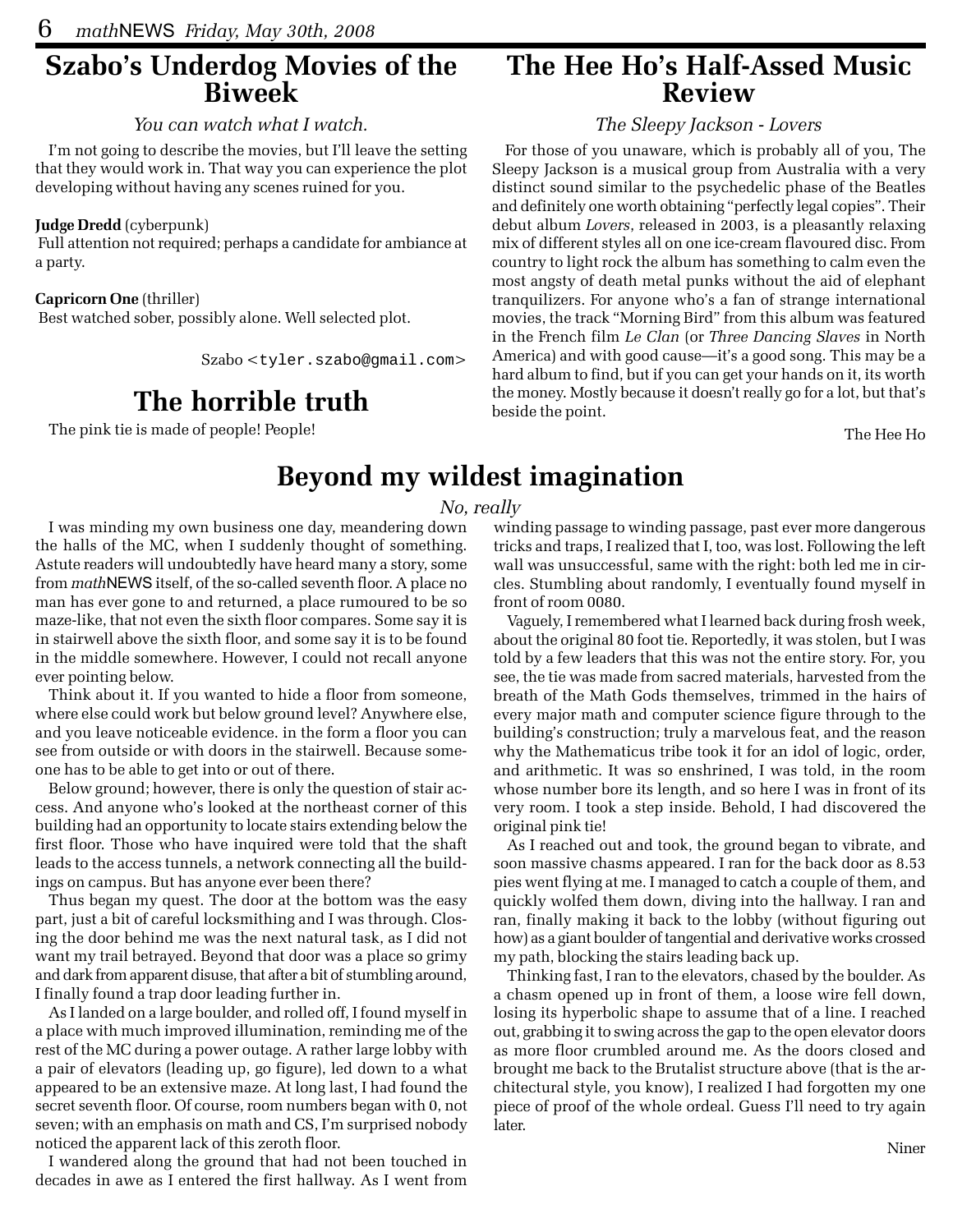# **Whatever Happened To:**

### *The Original Power Rangers?*

For a lot of us, the original Mighty Morphin Power Rangers was a truly memorable classic. Remember the first five rangers? Jason, Billy, Zack, Trini and Kimberly, and later that season, Tommy. Their inaugral season in 1993 was a smashing success, and the characters became household names. Now, 15 years later, where are the cast of the original team and how are they doing?

• **Jason Lee Scott (Red Ranger - Played by Austin St. John):** In the original series, he was the leader of the rangers and wielded the Power Sword. He was a jock type character who was outgoing, friendly and was proficient in martial arts. In the midst of the second season, he left the show along with Trini and Zack for a conference in Switzerland. He did return for a bit in Power Rangers: Zeo, the Power Rangers Turbo movie, and also in the Power Rangers: Wild Force episode "Forever Red".

**Where is he now?** Since Austin left the show, he was in a movie called Expose and another called Footsteps. He maintained a close friendship with Walter Jones (Zack) and both appeared at the first Power Rangers Convention in LA (June 2007). Today, he is a paramedic in the Washington DC suburbs of Northern Virginia.

• **Zack Taylor (Black Ranger - Played by Walter Jones):** The fun, dance-loving guy of the group, he fought with a mix of his martial arts and dance moves. Like Jason, he left the show in the second season apparently to attend a peace conference in Switzerland. His Power Axe-Wielding, Black Ranger persona ignited controvery due to the actual actor also being black, leading Fox to not cast another black actor for the part until 13 years later.

**Where is he now?:** After leaving the show, he went back to his passion of dancing. He attended the Power Rangers Convention with St.John in 2007, and is now a salsa instructor (amongst other things) in LA.

• **Trini Kwan (Yellow Ranger - Played by Thuy Trang):** The intelligent yet compassionate ranger often fought with a "mind over matter" style. She was intelligent enough to translate Billy's techno-gibberish for the rest of the team. Her Power Daggers and Sabre-Tooth Tiger zord both made formidable weapons against her the enemies. Just like Zack and Jason, she too left for a peace conference and passed her power on. **Where is she now?** After leaving the show, she went on to

act in a few movies, most notibly the lead villain in The Crow: City of Angels. Unfortunately, on Sept 3, 2001, she was involved in a car accident that tragically took her life at the age of 27.

• **Kimberly Hart (Pink Ranger - Played by Amy Jo Johnson):** The proficient gymnist who was the pink ranger was a typical valley girl who often made witty jabs at others. She dated Tommy until she left the rangers team and eventually broke up with Tommy via a letter. Her Power Bow proved extremely useful in combat, for example against TerrorToad.

**Where is she now?** Amy Jo Johnson returned briefly in the Power Rangers Turbo movie, and has guest starred in various other shows (ie Saved by the Bell). She went on to play Julie on Felicity in 1998. Between her occasional TV roles, she has released two musical albums as well.

• **Billy Cranston (Blue Ranger - Played by David Yost):** Billy was the stereotypical nerd for the rangers and worked with most of the technical stuff. He was the second longest staying rangers, lasting all the way until Power Rangers Zeo. He left the rangers when suffering from accelerated aging and he travelled to the planet Aquitar for a cure. He decided to then remain there with a female Aquitian with whom he fell in love with.

**Where is he now?:** Yost went on to various minor TV roles and TV movies. He performed in a benefit play called Fallen Guardian Angels in 2002 and raised over \$25,000 for the Children's Hospitals AIDS Center. He currently resides in Roseville California.

• **Tommy Oliver (Green/White Ranger - Played by Jason David Frank):** Tommy joined the team in the middle of the first season after being mind controlled by Rita and became the Green Ranger. Tommy later switched to the White Ranger, and eventually went on to become the White Ninja Ranger, Red Zeo Ranger, Red Turbo Ranger and eventually the Black Dino Ranger, where he was a paleontologist who mentored a new breed of Dino Rangers.

**Where is he now?** Jason is a martial artist at heart. Since leaving the show, he has gone back to being a Martial Arts Instructor. He has his own dojo: Rising Sun Karate which is in Houston, Texas.

Megaton Panda

### **We live in chaos**

There is a theory in quantum physics called the "many worlds" theory, in which for every random "choice", a new universe is created for each possible outcome. This gives rise to the possibility of a universe in which a truly random event has the same outcome each time, simply because it is the universe which is following the probability path that has continually repeating occurences of that event.

Occupants of said universe would then have no way of telling if that process was truly random, or if it was actually repeatedly having the same outcome because there was an underlying order. This makes me wonder, what if there are actually no physical laws, and any that we think we've observed are just the result of a cosmic lucky streak, a string of repeated results from a random

process?

Of course, this is a fairly difficult claim to believe, and impossible to prove. In particular, the fact that so many of our natural laws fit into a cohesive system argues strongly against my hypothesis; however, this is explainable by the possibility that the whole physical system is a result of a lot of repeated random choices. The fact is, the universe could actually be completely random and chaotic, with only an illusion of order. Additionally, this universe could be one of the ones that don't continue to have repetitive outcomes. So don't say I didn't warn you when gravity stops working or the colour blue ceases to exist.

ARandomStringOfCharacters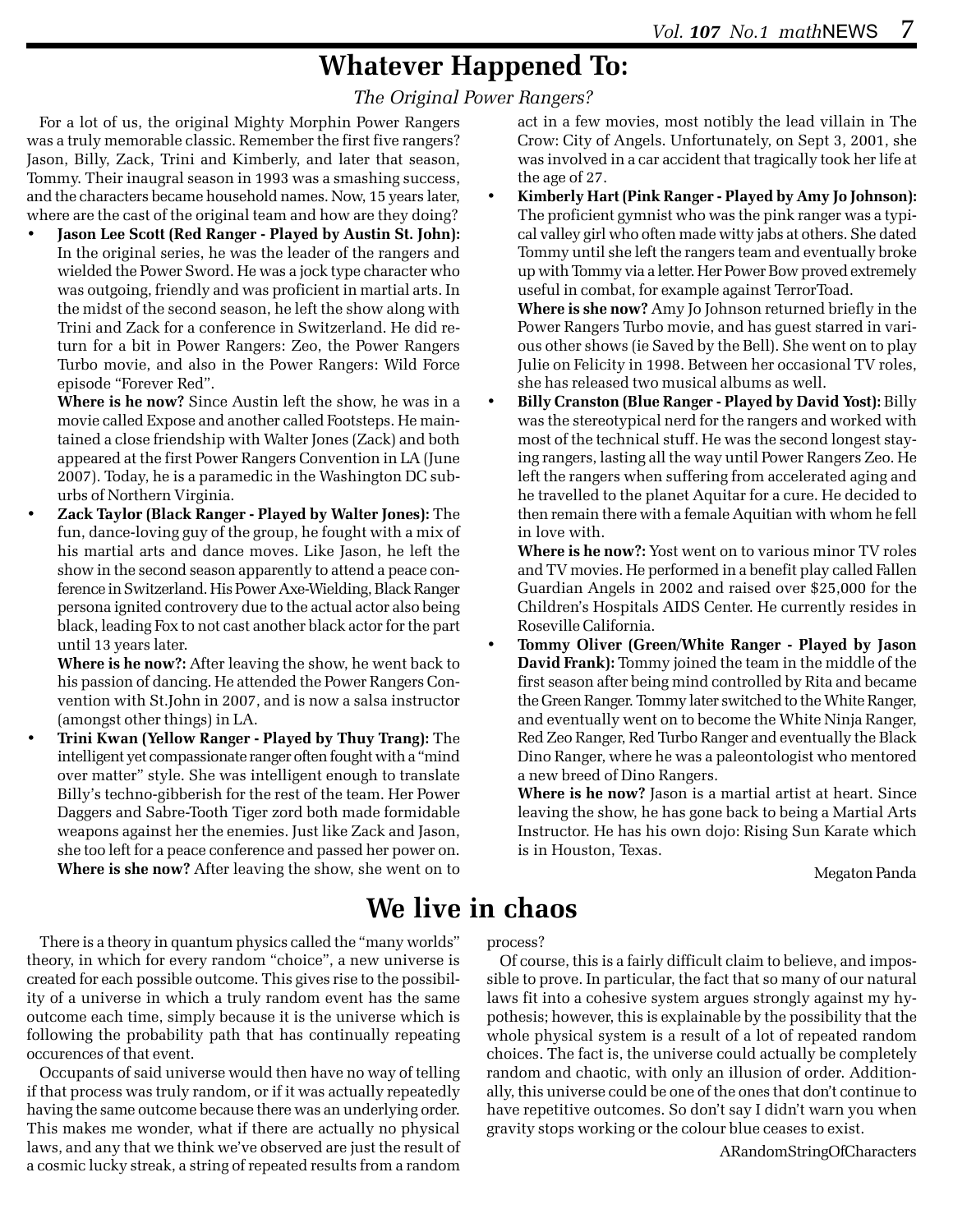### **Horrorscopes**

*Like watching The Ring through a lense*

#### **ACC**

Now that the tax season is in the past you're probably breathing a sign of relief and you've forgotten all your worries and are playing Frisbee in the B2 Green, but unlike the construction process time flies by faster when you're having fun and it won't be long before the next tax season sneaks up on you.

 Your lucky number is 335 days until the end of the next tax season.

#### **ACTSCI**

The Macaulay duration of your assets is not matching that of your liabilities leaving you unable to immunize your cash position and leaving you with a huge hole in your budget. With your luck, your next co-op job pays just barely enough to leave you a Ye's sushi short of duration-matching.

Your lucky number is \$19.99 with a 10% tip.

#### **AMATH**

Your interest in the mathematics of falling objects is reignited by an incident where avian feces succeeds in landing on your head. Be afraid of it happening again.

Your lucky number is 48 videos of this on Google video.

#### **BBA/BMATH**

Romance will strike you hard in the near future, but it will be at Laurier and with someone who will never be in the city at the same time as you.

 Your lucky number is \$15 a month in long-distance cell phone charges.

#### **CM**

You'll find a new balance in your life after you lose 20% of your left half. Getting a new center of balance will be the easy part, the harder part will be the keeping the right half from doing the same thing. It's not better to let go in this situation.

Your lucky number is 2 fractions of your former self.

#### **C&O**

One pill makes you small, and the other makes your organs bleed, but don't blame the door-mouth for being a douche as it just comes naturally to some people. The changes you face will no doubt be difficult to get through, but you'll readjust and beat that door down.

 Your lucky number is an abstraction of an acid trip. Dood! **CS**

Your code will not compile and debugging is not working. The world is not working in your favour and you may die a violent death.

#### Your lucky number is 14 continuous hours spent debugging. **MATH/BUS**

Your Laurier classes are now sausagefests as the only people enrolled in them are UW students. On the plus side, you've never had as many other Math/Bus students in your class.

Your lucky number is an infinite guy/girl ratio.

#### **MATHEMATICAL SCIENCES**

As the moon floats into Gemini, you will face intense choices which will forever decide the fate of your academic career. Make haste in all you do.

 Your lucky number is 3-15 months until your program dies. **OR**

As the moon floats into your house, you will face intense, ribcrushing pain. It won't last forever because the sun will knock the moon off in some twisted, game of galactic Bacci Ball.

### Your lucky number is 4 planets close to Earth.

#### **PMATH**

When a pepperoni pizza bests you at feeding a family—don't despair! There are always opportunities to claim a government grant for your studies. Just don't be surprised when the pepperoni pizza receives more funding than you do.

Your lucky number is 1 grumbling tummy.

#### **SE**

A voice rings inside your head telling you that your friendship with those around you is getting stronger! The voice tells you other things, but you need to recognize when to listen and where to hide the bodies. The voice may or may not be a ham radio.

Your lucky number is ten pigs with antennae.

#### **STAT**

Oh, so you're taking Forecasting this term, are you? You think you can do what I can do? I'd like to see you try! The movement of the Major Degrees and Minor Faculties is not something to be toyed with!

Your lucky number is a negative variance! Eat that!

#### **UNDECLARED**

Declare now or face a wrath of mosquitoes biting you to death and giving you West Nile, as you struggle to face the challenges of not belonging.

 Your lucky number is 12,324 mosquito bites all over your body.

#### **AHS**

The secret of eternal life will be revealed to you during your studies. Keep on eating healthily and exercising and you'll still die miserably like everyone else! Except you'll have the false pretenses of being more "in tune" with your body.

Your lucky number is nothing! Just like your major!

#### **ARTS**

You enjoy the finer beers in life. You enjoy them every day. They say a beer a day keeps a doctor away, and at the rate you're going you'll never get to see a doctor again! Some would call you lucky.

 Your lucky number is 421,023 days before a doctor will touch you.

#### **ENG**

You don't have a Load Saved State in life, so you'll have use everything you learned from previous play-throughs in life. A lot of the time just mashing X will get you where you want to go, but don't forget about O/strafe. Very useful.

Your lucky number is  $3<sup>rd</sup>$  time through life with all secrets unlocked.

#### **ES**

Tye-dye your perspective on the world with a rainbow of liberation. After the drugs wear off, trudge yourself to the local grocery store and bag my groceries.

Your lucky number is \$40,000 for a sheet of nothing.

**SCI**

You may have been born a pirate in a previous life. Expect to meet the reborn parrot who clung to your shoulder and secretly slept with your mistress. There will be some misgivings as your past lives try to conclude themselves.

Your lucky number is fifteen men on a dead man's chest.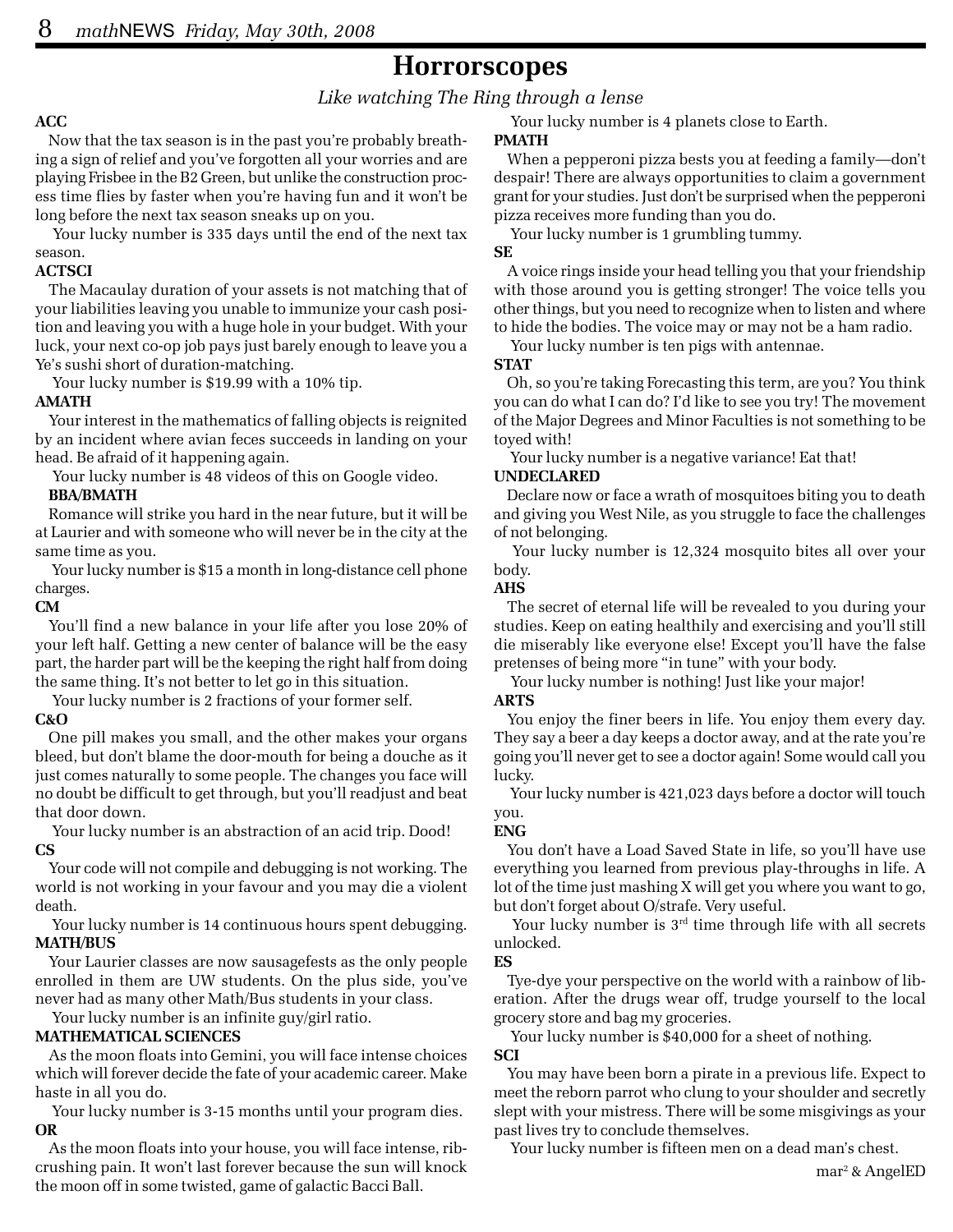### **Anime North**

### *The terrifying first impressions of a long since recovered anime-addict*

Back in high school, like most Math-majors-to-be, I was a huge nerd. *[Was? — AngelED]* And with the nerd territory back in the early 2000's came obsessive anime watching. The appearance of broadband internet had just opened the floodgates for dozens of new shows, and I got on the anime rocket as it was leaving the launch pad. However, when I entered university, a combination of factors (beer, broads, bandwidth caps) ended my addiction in a rather cold-turkey fashion.

Fast forward 5 years to this past Sunday. I found myself in Toronto, hanging out with a friend of mine who was heading to Anime North. I'd never been to an anime convention before, or any convention for anything, for that matter *(except E3 2001, but that's another story)*, so I decided to tag along. As a 24-year old, I've felt the opportunity to go slowly slipping away with every year I age, so it would be better now than later. I had no idea what was coming…

As we approached the convention center, I saw what I was getting into: it was terrifying. On the lawn out front was a sea of high school-aged people, with a very large proportion cosplaying. And oh dear god, the cat ears. They were everywhere! I died inside every time I saw another pair! For the love of god, one guy was wearing two pairs! There was some particularly frightening cosplay too, most notably Bridget from Guilty Gear. Yes, Bridget is a man, but that doesn't mean men should cosplay as "him"! Thankfully, there was some class. Several girls obviously took the opportunity to wear their best goth gear, and pulled it off quite well.

I saw one girl dressed as Card Captor Sakura. Back in 2001, I was a bit of a CCS addict. I was blown away by this costume. When I considered how, in the show, her costumes would be

### **Thor's Top Ten**

#### *Top Ten SciFi Novels*

If you haven't read my ten favorite SciFi novels, you're a bad person. You're pretty much the scum of the Earth. I'd suggest falling on your knees and praying for immediate salvation. *[Or continue having a life, whichever suits you better. — AngelED]*

- 1. American Gods by Neil Gaiman
- 2. Dune by Frank Herbert
- 3. I, Robot by Isaac Asimov
- 4. The Fountains of Paradise by Arthur C. Clarke
- 5. Stranger in a Strange Land by Robert Heinlein
- 6. Ender's Game by Orson Scott Card
- 7. Neuromancer by William Ford Gibson
- 8. Ringworld by Larry Niven
- 9. The Left Hand of Darkness by Ursula K. Le Guin
- 10. The Forever War by Joe Haldeman

Thor

# **Those who cannot laugh at the past are doomed to repeat it with a frown...**

ing was probably more accurate than most, imperfections and all. Only problem is, she must have been like 14! I felt guilty even looking at her general direction!

Last friday, at Cheese Club, I was asked if I felt weird hanging out on campus still, despite being several years older than most people, and… technically graduated. I answered that I didn't really feel weird about it at all. I'll tell you what does feel weird; Hanging out at Anime North, with all those teenagers. With the median age there looking to be roughly 16, even though I don't think I'm old enough to qualify for "creepy old guy", I sure felt like it.

As for the content of the con itself, I realize that going on Sunday meant that I missed most of the interesting panels. I missed fellow alum from my high school, Ryan North of Dinosaur Comics fame. The gaming area in the hotel across the highway was only a DDR arcade machine better than the average UW Gamers event. As for the Dealer room, it was quite amazing the large selection of anime and Japanese related goods, but I couldn't help but be completely uninterested in any of it. The booths that I found myself most interested in were the video game booths!

Ultimately, while I still watch a little anime here and there, I think I can say that I really don't care that much about the stuff anymore. All that merch, and the only things I bought were nonanime. The only thing japanophile I bought was a present for my sis. However, don't take this as an outright condemnation of Anime North! I wouldn't put out the prospect of returning one day, but I wouldn't be the instigator of such a trip.

And I would have to be in a cosplay group to make it worthwhile.

MJB

### made by her 11 year old friend, so the outfit this girl was wear- **The Base 10 Conspiracy**

If you've ever wondered why the number base we most commonly use is base 10, as opposed to base 9, or 12, or something else, then you may have also heard the common explaination, which is that we have 10 fingers. On first encounter, this makes sense, 10 fingers for 10 digits, right? Wrong.

Try this: start counting to ten on your fingers. Up to (and including) 9, everything goes fine, one numeric digit for each finger. But then you get to the tenth finger, and all of a sudden you have a two-digit number. Does that make sense? I don't think it does. If our number system were really based on how many fingers we had, I think it would be in base 11, a single digit for each finger, plus the zero digit.

So what's the point, you ask frantically? The point is that anthropologists don't actually know anything, and just spout halfbaked theories in the hopes that they sound like they know what they're talking about. Of course, they're still a step above computational linguists.

ARandomStringOfCharacters

### **Refunds are ready!**

Your refund checks will be ready and waiting in the MathSoc office effective Monday. Tell the worker that you read this in *math*NEWS for a special treat. Please remember to show your student card!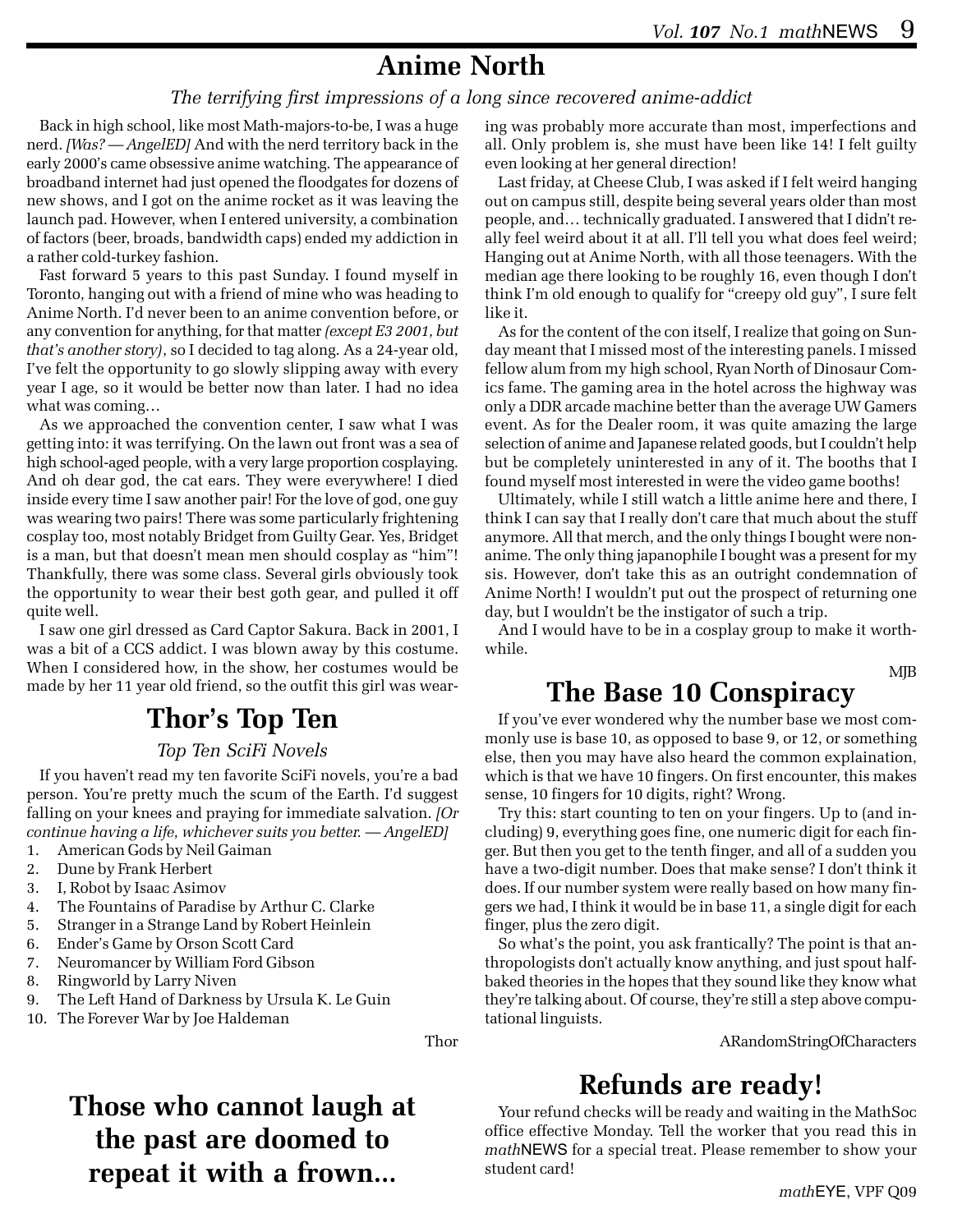### **New Mathies or walking, talking paperweights?**

Hello Mathies, I come to you as a concerned Mathie to inform you that the state of all Mathiehood is in grave danger of Mathietude proportion.

Ok now that I've managed to use the word 'Mathie' four times into a single sentence we can begin the seriousness. So it has come to my attention that the future of mathematics in Ontario is in grave danger. Essentially all those great courses that prepared you for all the trials and tribulations are… gone.

Geometry and Discreet Mathematics—gone! Advanced Functions and Introduction to Calculus, well it's now two courses. Wannabe functions and absolutly no calculus. And Data Managment? Yes, it still there… yes, it still sucks, but now it sucks MORE (I know, I didn't think it was possible either).

It sickens me to write this because, honestly, the students are not to blame! It's the old stupid government that has decided to play lowest common denominator with the students. You know, why stop at math classes? Lets reduce every class to a lowest common denominator!

Physics: Why do we teach people about gravity? Lets start calling it the 'pushy down force'. And we can make the force of gravity approximately 10 m/s2 , right? No one will mind if we change it permanently to that.

Chemistry: The periodic table of elements? Who ever needed that thing? Instead we should go back to the Captain Planet education system that the world is made of Earth, Fire, Wind, Water, and of course the all important Heart (without heart nothing in this planet can survive). *[Thank you, Hippocrates! — AngelED]*

Psychology: … honestly, I don't think you can dumb this down. It's arts, I mean, really…

Honestly, leave math alone. It never hurt you (unless you got a brain aneurysm from doing math), so please give us our math back. We don't want too many more useless students.

> Because I can DaFinkel

### **Persona 3:FES**

### *Have you shot yourself in the face today?*

I know I said that I wasn't going to talk about Persona 3, being a fan of the series and all, but this is the PS2's RPG Persona 3: FES. Atlus' expansion. Retailing for \$30 in local stores, the hardto-find game contains the original plus a new adventure. While the original game remains mostly unchanged, the new game features Aigis, the robo-chick as the main character with a new, whiny robo-chick assistant. A brief review for each game follows:

**Persona 3**— You are ENTER NAME, a Japanese high school student who just transferred to Gekkoukan High School. In no time you join a club called SEES, a squad dedicated to eliminating the Dark Hour. The Dark Hour is a time that exists between midnight and one second after midnight. Only a few people are aware of this hour, while everyone else is turned into a coffin temporarily. During the Dark Hour shadows appear. These are little bastards that you have to kill. Also your school turns into a 270-something story building called Tartarus with randomly generated floors. Now, what really makes Persona 3 shine is the gameplay.

Every Shin Megami Tensei game (which Persona 3 is a spinoff of) involves demons in some form or another. In this game you have MPD (multiple-persona disorder) where your 200-ish personas are all invariably deities, demons, war heroes or fictional characters who come to your aid in battle. The only way to summon these creatures is to take a gun-shaped tool, point it to your head and pull the trigger. Yeah, I know. You have up to four people in your battle party at any time; however, you only control the main character, but you can give your other characters general commands. This can be problematic because the scripts that control your characters don't work terribly well. Although, the battles are fun, your characters' AI can lead to very frustrating situations. For example: when you get hit by a critical attack or something you are weak to, you will be knocked down. During this time you cannot move for one turn. If you're not careful, you can be knocked down until you die and your allies will do nothing to help you.

Outside of the Dark Hour, you are a regular high school stu-

dent. You go to class, and you hang out with people afterward. In fact, you get some advantages the more you build your social links with your friends. The funny thing about the social link system is that every person you meet will spill their heart to you at every opportunity. And when your link strengthens, there's a loud, jarring noise of glass breaking. The best part is, that you end up dating pretty much every girl you meet and right after they fall in love with you move on to the next girl without so much as a complaint from your other sweethearts. Also, as a student, you have to study, write tests and join clubs to pass the time. All in all, it's very addictive so only play this game if you have ample time on your hands. And I mean ample.

**Persona 3:FES**— The FES stands for FEStival. This story picks up at the end of the regular game, and starts off with a 30-minute cut scene of your party repeating the last day of the previous game over and over. Except now the main character is permanently unconscious and the robo-chick you get in your party is the new lead. So after realizing that the last day of your lives is repeating and that you can't leave your dorm, another robo-chick busts in and decides that killing everyone is the best way to save Aigis (the new lead). The gameplay is pretty much exactly the same with less elements (like stores, and going to school ever). Despite a few sad cutscenes, most of the game is just a lot of talking about nothing or feelings, I can't tell the difference.

The art style is a new twist for the series. Most other SMT games tend to look good, while the usual artist (Kazuma Kaneko) was replaced with the lackluster Shigenori Soejima. Most of the monsters look dumb, the new personas are really ugly and tacky, and the design of Tartarus is akin to taking a heavy hit of shrooms. Kaneko's old art is still used for the personas, but Soejima's style (and his obsession with ridiculously huge forearms) clash to make the game seem disjoint. Best viewed drunk.

All in all, the game is more than worth the \$30. Especially since the original game alone is over 70 hours of gameplay. Oh, and if you weren't sure if you wanted buy the game take a gander at the persona called 'Mara' online (make sure you're 18+ as it contains strong adult content).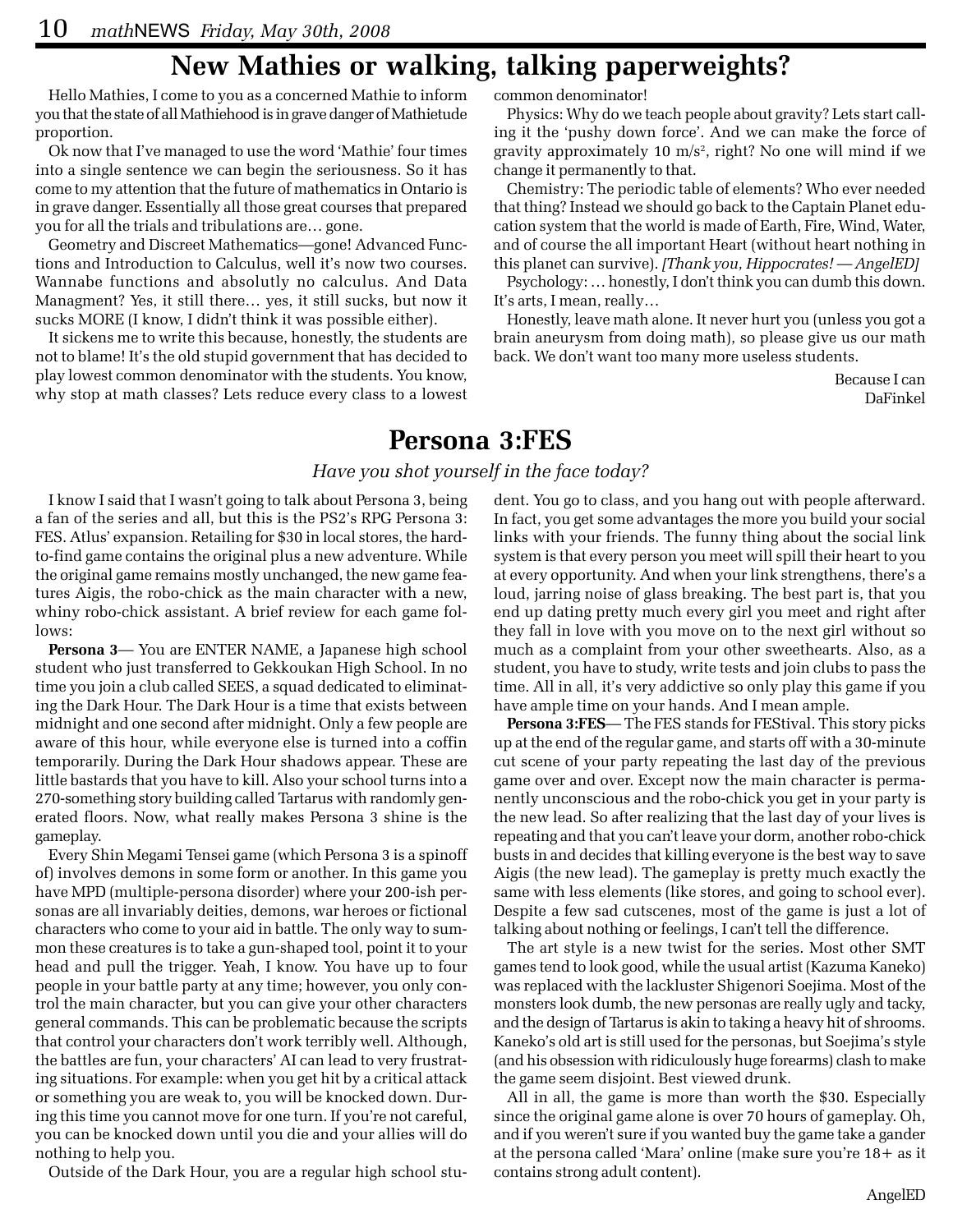# **MathCooks!**

*Today, a hamburger!*

As university students, we may not always eat the healthiest. For students on the go, it's not uncommon to find freezers filled with frozen fast food, like the crappy burgers from supermarket storage. However, the hamburger is a very easy thing to prepare, so why not do your own? You can then decide the portion size and exactly what goes into it! Here are some ideas and general guidelines:

#### **You will need:**

- Ground meat: This can be anything you like. Beef is easy and cheap, Turkey is also good.
- An egg: It sort of sticks the meat together after you shape your patties
- Seasoning: Salt, pepper, etc.

To make your burger truly special, infuse with whatever optionals you want. Some suggestions:

- BBQ Sauce, Tomato Sauce or Ketchup
- Chopped Mushrooms
- Random herbs and spices. (Chilli powder my favorite)



# **The** *grid***WORD is not here…**

Because we don't have anyone making it! So if you are incredibly creative, enjoy a challenge or know how to summon little gremlin-doods to do your bidding, then boy do we have the task for you! You could be earning copious p amounts of free pizza every 2 weeks! All for making a crossword puzzle and printing it in every mathie's favourite *math*NEWS!

You also get to make your own *grid*QUESTION and select the winners! You are actually given the power to reward people with awesome awards! Otherwise, they all just go to the editors. Which makes everyone sad… So make people happy! Make a *grid*WORD!

• Chopped Onions and other chopped veggies

To make your hamburger, it's extremely easy! Just dump your ground meat into a big bowl, and mix in the egg and any of the seasonings you want (Note: You don't want to put too much of the sizable optionals as you might lose the density of the meat, causing your burger to fall apart more easily). Season as you need and shape the patties with your hands. You can pan fry, bake or even grill immediately, and store the leftover patties in the freezer for a better burger every time! Enjoy!

Curious Chef Panda

# **Wanted: Someone who likes PD**

I am searching for someone who likes WatPD. Don't worry I won't hurt you… I just want to know that you exist!

Confused Soul

### *dissed***CONNECTIONS**

I saw you eating lunch in the C&D the other day, and I don't know what you were eating, but what I saw was scrumptious. Let's meet sometime so that we could share your delicacies.

Hungry for Humans

You stared at me at the library, and so I sat down right beside you. Were you so chicken that you had to stare without talking? Next time, talk to me, for Cupid's sake!

The Harpy

We met at Bomber last week, and after a few drinks, we made our way to my oasis. I haven't seen you since. Was it that bad? Please, tell me what went wrong!

Vin Diesel

By the InsideR **Sudoku**